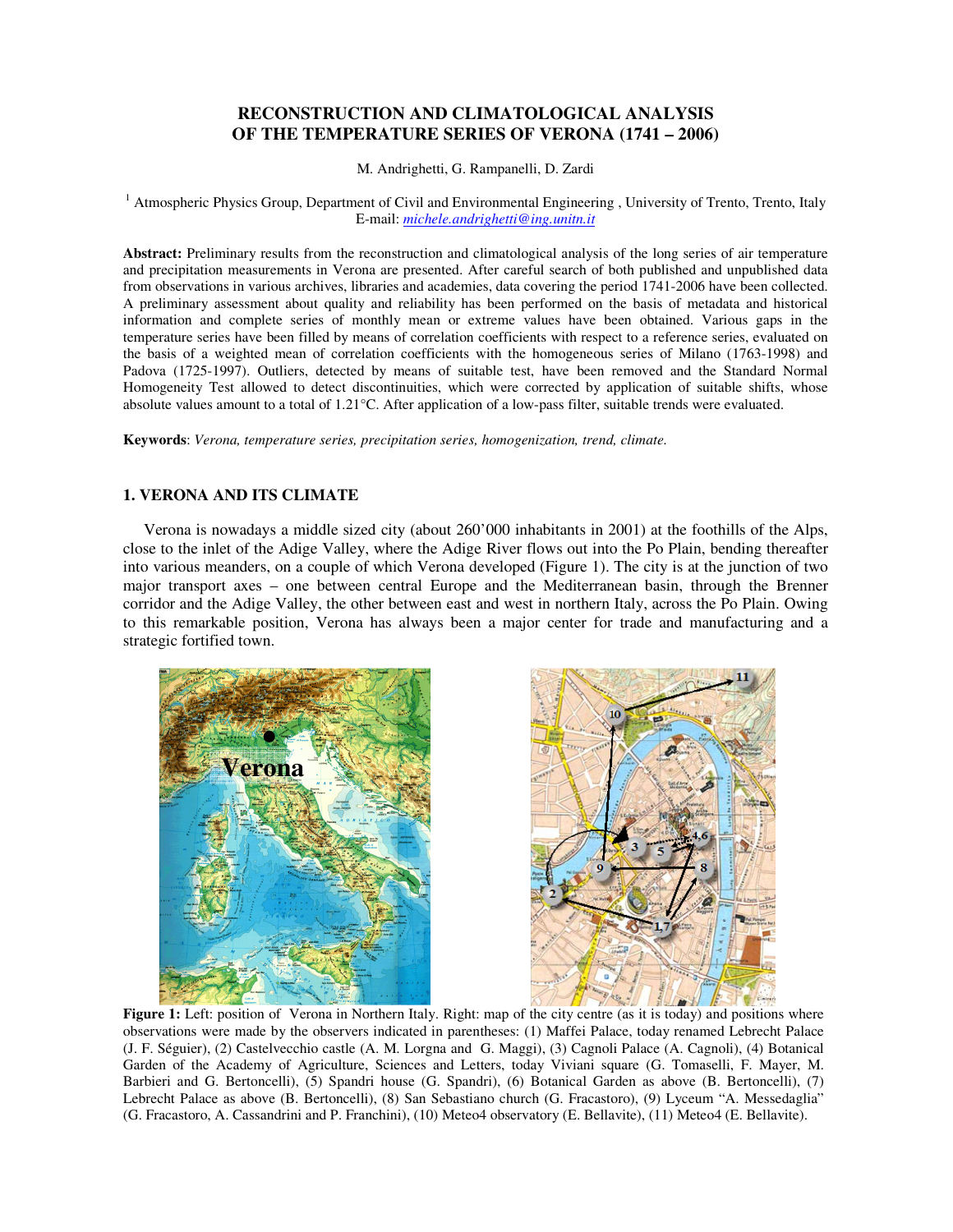These particular conditions favoured the development of various activities in the fields of science and technology, especially in connection with economic activities (e.g. agriculture), among which the observations and analysis of weather and climate phenomena. As a consequence, starting in early '700, various scholars started, either independently or associated into academies or cultural circles, systematic observations of meteorological variables.

# **2. COLLECTED DATA**

For the present work data covering almost completely the period 1741-2006 have been collected, after careful search of both published and unpublished data from observations in various archives, libraries and academies (Figure 2). In the first period (1741-1750) observations were made by Jean-François Séguier, followed (only for the year 1765) by Anton Maria Lorgna and (for 1768-1774) by Giuseppe Maggi in the castle of Castelvecchio. In 1788 the astronomer Antonio Cagnoli started collecting meteorological data for the Accademia di Agricoltura Scienze e Lettere di Verona (Academy of Agriculture, Sciences and Letters), a task which was later undertaken, on behalf of the Academy, by many observers without discontinuities until the end of XIX Century. The most remarkable observer was Bartolomeo Bertoncelli, who took continuously observations from 1854 to 1898 (45 years!). In 1900 Giovanni Fracastoro started again collecting meteorological data on request of the Ufficio Centrale di Meteorologia e Geodinamica (Central Office of Meteorology and Geodynamic). After him two other observers, Arturo Cassandrini and Pio Franchini, continued collecting data till 1947. In 1948 Emilio Bellavite started careful observations, which he still carries out.



**Figure 2:** Gantt chart showing timing and duration of regular measurements made by various observers, as indicated in the first column. "Academy" includes most of the Observers that made observations on behalf of the Academy of Agriculture, Sciences and Letters, namely G. Tomaselli, F. Mayer, M. Barbieri, G. Bertoncelli and G. Spandri. "Lyceum Messedaglia" indicates the measurements taken at the Lyceum by A. Cassandrini and P. Franchini. For each observer, three horizontal lines indicate the variables he used to record: monthly mean temperature (upper line), monthly extreme of maximum and minimum daily temperature (middle line) and monthly total precipitation (lower line). Shaded cells indicate that the corresponding data are available, while those corresponding to empty cells are not available. Grey shaded cells denote data which, according to documental witnesses, were recorded, but have not yet been discovered.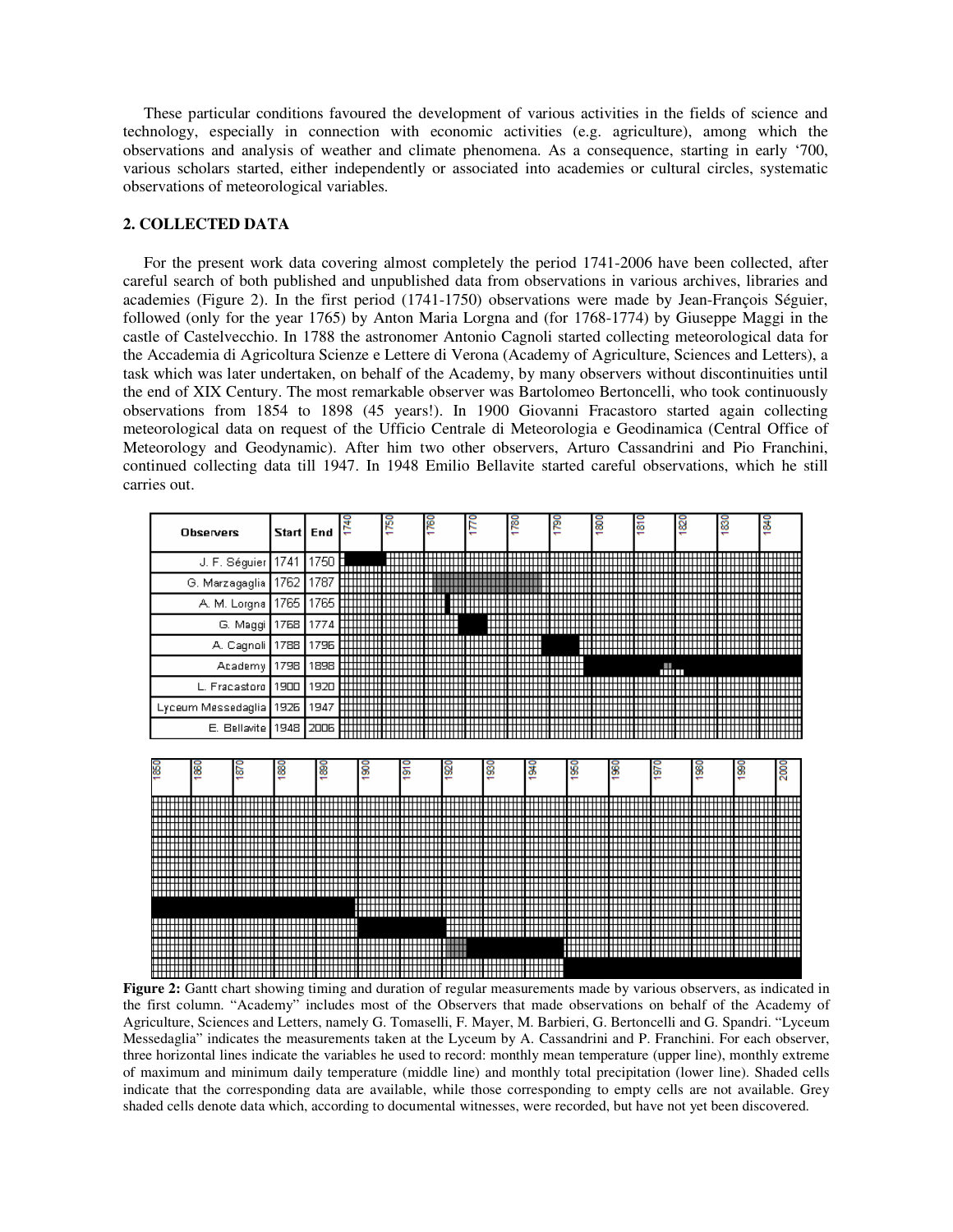#### **3. DATA ANALYSIS**

A preliminary assessment about quality and reliability has been performed on the basis of metadata and historical information. Temperature data prior to 1788 need particular care, due to some gaps and to possible ambiguities in the interpretation of the procedures adopted by the observers, which at that time were not yet fully standardized. Data analysis is still in progress. However complete series have been obtained for the period 1788-2006: the series of annual mean temperatures is shown in Figure 3. Gaps have been filled by means of correlation coefficients evaluated on the basis of a weighted mean of correlation coefficients of the homogeneous series of Milano (1763-1998) (Maugeri et al, 2002), and Padua (1725-1997) (Camuffo, 2002).

Then the series obtained has been normalized to the reference series in order to value and remove outliers. Values have been discarded when they were outside of an interval  $3\sigma$  wide (where  $\sigma$  is the standard deviation) centred on the mean value. It has been found that the 90% of outliers were located before 1900, as it could have been imagined as a consequence of the better quality of recent instruments against older ones.

Finally the Standard Normal Homogeneity Test (Moberg and Alexandersson, 1997; Alexandersson and Moberg, 1997) has been applied to the series. This procedure allowed detection of various discontinuities, which were corrected by application of suitable shifts, whose absolute values amount to a total of 1.21°C.



**Figure 3:** Red bars: anomalies of annual mean temperature in Verona (relative to the average value over the period 1961-1990) following the format introduced by IPCC (2001). Solid line: low-pass filtered series obtained by application of the digital recursive filter by de Franceschi and Zardi (2003).



**Figure 4:** Annual total precipitation in Verona. The remarkable maximum in 1772 appears to be real, according to contemporary witness about incessant rains for five months in winter and early spring (Sormani Moretti, 1904).